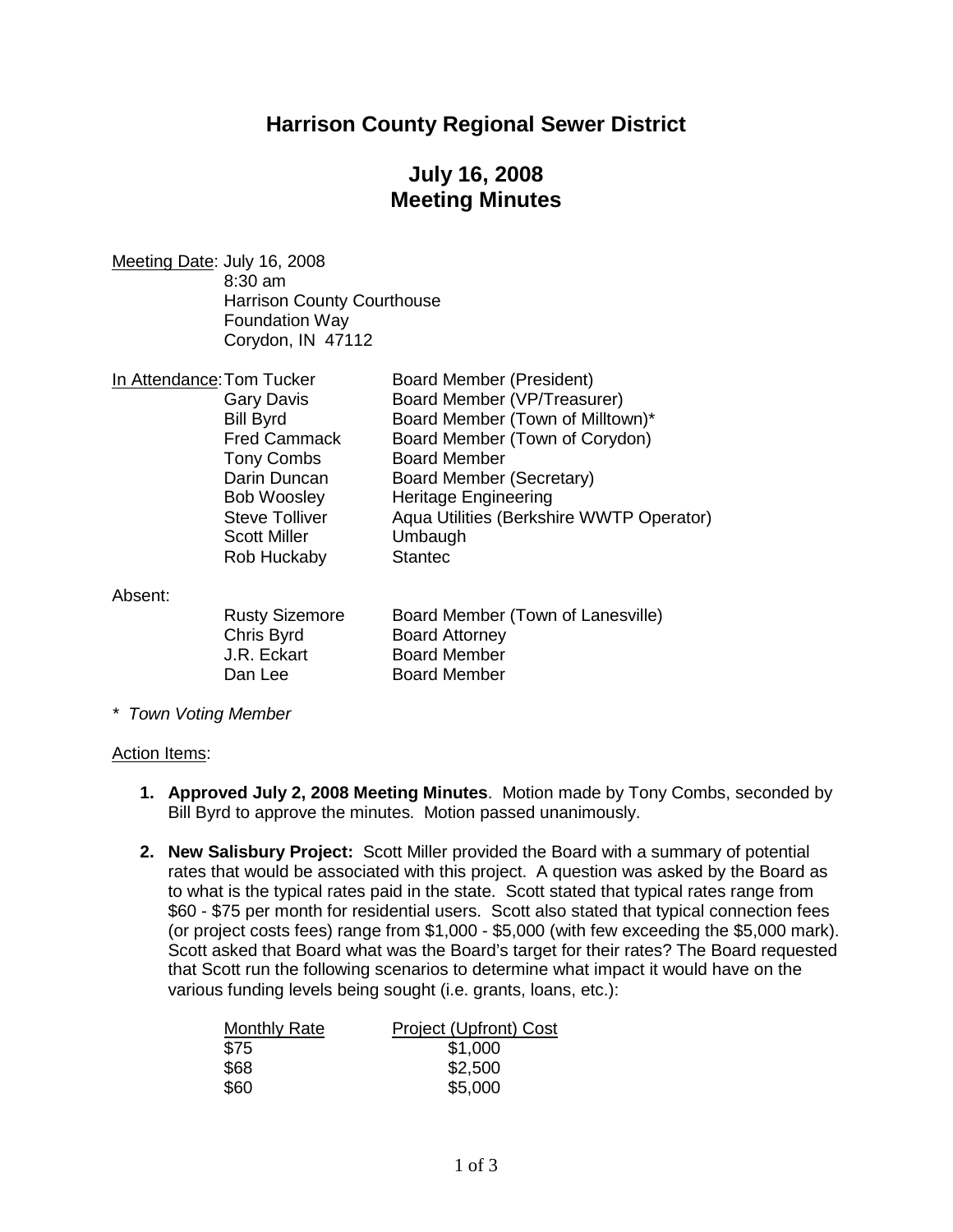Scott will prepare an analysis using these rates and present to the Board the funding levels required for these rates. This information will be presented to the Board at their August  $6<sup>th</sup>$  meeting.

Upon receiving this information the Board will hold a series of public meetings. One such meeting will be with the business owners of New Salisbury to determine what types of monetary contributions they are willing to make to offset the amount of grants and other funds necessary to make the project a reality. It is anticipated these meetings will be held in late August. Prior to any public meetings being held a final policy must be adopted by the Board that identifies the steps necessary for connecting, what property owners pay, etc. These rules will be in the form of an assessment policy that will be discussed in detail at the August  $6<sup>th</sup>$  meeting.

- **3. Milltown Boundary Discussion:** Mr. Bill Byrd informed the Board that there apparently was some confusion as it pertained to Milltown's intentions. Milltown's intention's were to allow for an expansion of sewer service. Milltown was not looking to expand their boundaries. Bill stated that the Town is looking to work with the District to find ways to expand service along the SR 64 corridor. The Town would like to work with the District to explore grant opportunities and such to allow for such an expansion of their system. To date there has been no formal request made of the District to expand boundaries to or to work together. Board members requested that Bill speak to the Town and have them attend a future District meeting to make a formal request.
- **4. Transfer of Existing Agreements with Towns:** The Board agreed that Chris Byrd should formally request that the Commissioners assign the existing agreements to the HCRSD at their next meeting. Chris and John Colin (Commissioners attorney) are currently discussing the steps necessary to transfer the existing agreements between the Towns and the County. The agreements in place include: Milltown, Corydon, and Lanesville.
- **5. Hospital Sewers:** Bob Woosley attended a final field review and flow meter certification meeting on July 3, 2008. All District punch list items have been completed. An item that was brought to the District's attention was the cost of supplies for the flow meter (i.e. paper, ink, etc for the meter and chart graph). The Town shall pay for these supplies and bill the District directly for these expenses. Bob also made the Board aware that flow meter certification must be performed once per year. The District will be responsible for the cost of providing this certification work. Board members discussed that they would likely request that whomever is currently providing this service for the Town of Corydon also provide this service for the District to maintain consistency.
- **6. Stormwater Section 319 Grant:** Rob Huckaby informed the Board that the deadline for submittal is approaching. He is meeting with the County Engineer to finalize some details and will follow up with the Board in the coming weeks to prepare the final application for submittal.
- **7. Stormwater Indian Creek Watershed Mgmt Plan (Section 205j Grant):** Rob handed out a letter dated July 11, 2008 from IDEM stating their acceptance of the final plan.

## **8. Other Business:**

• Approved the following invoices: